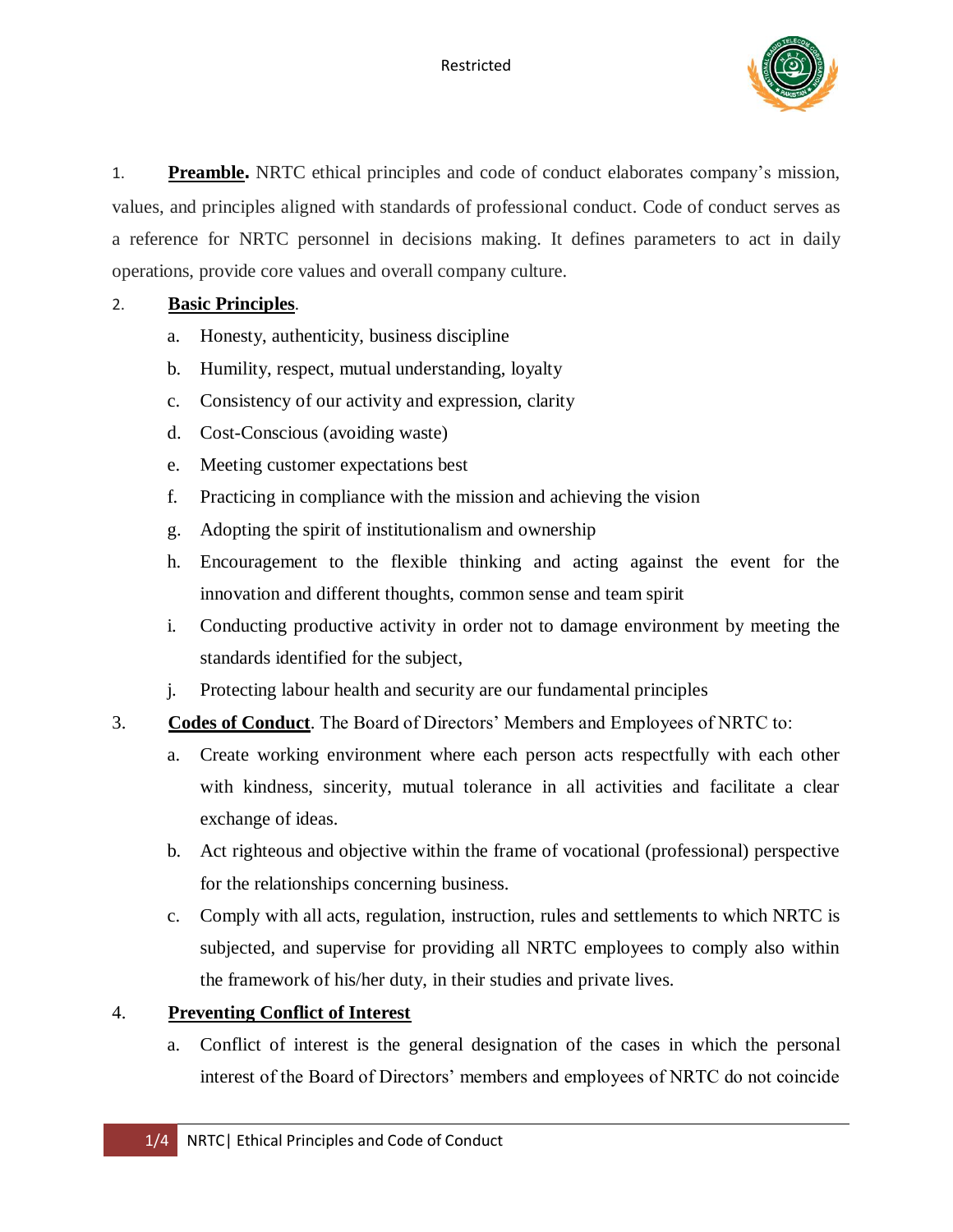

with the interest of NRTC, NRTC Board of Directors in principle cannot carry out commercial transaction and compete with the affiliated partnerships.

b. The Board of Directors' members and employees of NRTC cannot be within the approach that arises conflict of interest with NRTC. In such cases, the situation is reported to the Board of Directors' and Institutional Management Committee.

## 5. **NRTC Relations with the Third Parties**

- a. NRTC evaluates and chooses the institutions, distribution, business partners, suppliers, customers with which it desires to make a deal by applying proper method complying with the principles of transparency and equality by looking out for the interest of NRTC to offer best service in a very proper way.
- b. It is unacceptable for the Board of Directors' members and employees of NRTC to make individual agreements with the potential companies that NRTC may deal with, weakening the potential advantages of NRTC during the bargaining period and attempt to conduct activities causing this or transact financial transactions.
- c. NRTC expects that its suppliers should also have similar principles as the baseline, provides support on this matter and believes that a continuous cooperation will be established under these principles.
- d. Protecting Pak Armed Forces and NRTC interests forms a basis in all commercial activities of NRTC, and creating the competitive environment is sought within the context of applicable act, regulations and instructions in all kinds of transactions.

## 6. **Rewards and Deductions**

- a. The Board of Directors' members and employees of NRTC (including their mother, father, brother, sister, child, and spouse) cannot claim or accept rewards, deduction and advantages, individual service or support from third parties, even for the purpose of charity that has the attribute that may affect the selection and decision of NRTC.
- b. Individual gifts and rewards offered by the authorities to which it is impossible to return it back will be recorded to the inventory account of NRTC and be maintained. In this context, it is inadmissible to undertake all kinds of transportation and accommodation costs, attending to social, cultural, sporting activities not relating to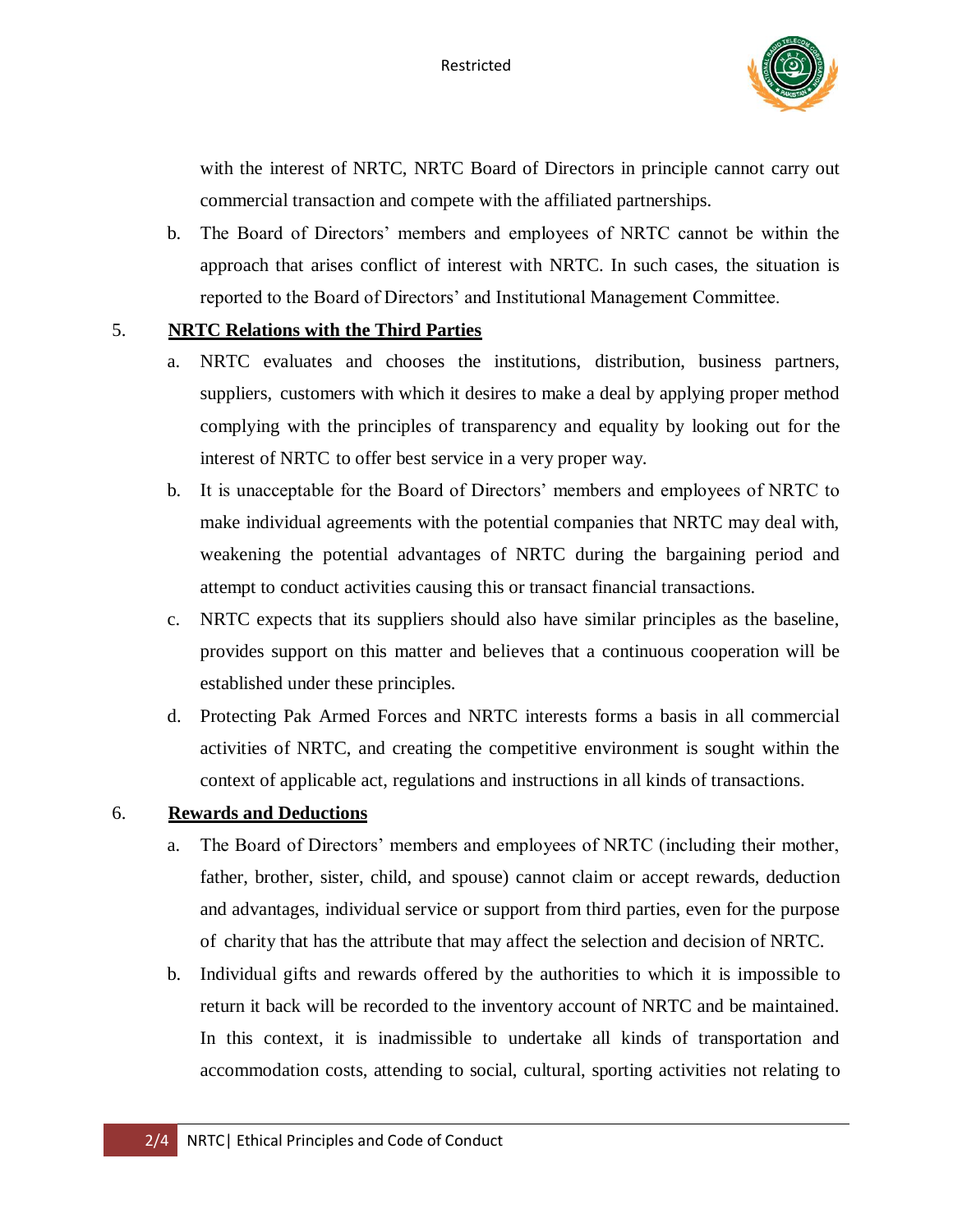

the business by the third parties. If such an undertaking takes place it is required to make a payment to the third party according to the price prevailing in the market or to begin transaction for NRTC to bear it.

c. Invitations (for example, lunch during meeting hours, cocktail arranged after lunch or a dinner during activities undergoing a few days) may be accepted which are related directly with the business interviewing or activities that have the attribute of joint study. Presentation material may be presented in small measure that may contribute for the publicity of NRTC.

7. **Personal use of NRTC Assets.** The Board of Directors' member and employees of NRTC cannot use NRTC's know-how, NRTC's goods and personnel for their personal purposes, other than services of NRTC. They preserve the goods belonging to NRTC and its customers, partners and suppliers.

8. **Occasions for NRTC**. It is not acceptable for the NRTC employees to use the opportunities in relation with the activity fields of NRTC, NRTC authorities and facilities for their personal purpose and to compete with NRTC.

9. **Confidentiality**. The Board of Directors' members and employees of NRTC protect the confidentiality of the information consigned to them by NRTC and/or belonging to NRTC except for the information that is required to be disclosed by the applicable laws or belonging to public. They cannot use this information for the personal interest of themselves or others.

10. **Conducts against Official Institutions and Authorities**. It is not considered as a proper behavior to provide benefits in cash for the officials employed in public institutions for the purpose of providing job or other facilities.

11. **Conducts before the Public Opinion**. Disclosures to be made in front of the public are conducted for the purpose to receive assurance of not harming the benefits of NRTC and that comply with its mission by interviewing with the authorities in advance.

12. **Investor Relations**. NRTC makes reporting and gives information in accordance with the provisions of Securities and Exchange Commission of Pakistan.

13. **Promotion for Reporting of Improper Behaviors**. The Board of Directors' Members and Employees of NRTC have the mission of right to ask, receive information related with the